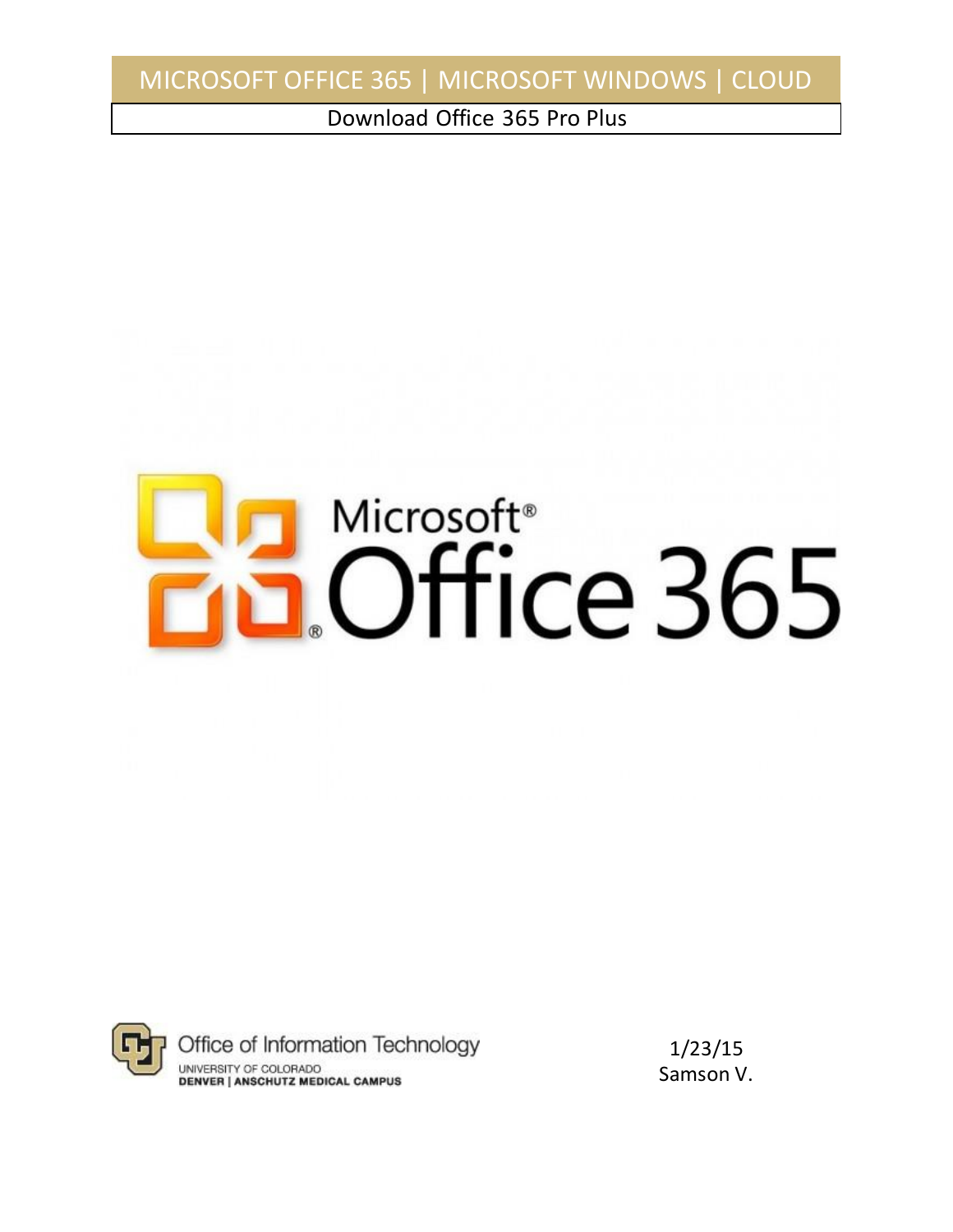Download Office 365 Pro Plus on Windows

### 1. Download and install Office 365 ProPlus

- 1) Sign in to the Office 365 portal, at <http://portal.office.com/OLS/MySoftware.aspx>
- 2) Put your full email address in the email box and hit the tab button or click in the password field. This will automatically redirect you to the CU Denver login page.



Sign in with your work or school account

firstname.lastname@ucdenver.edu

Password

 $\Box$  Keep me signed in

Sign in

Can't access your account?

If you have any questions, please contact the University of Colorado Denver | Anschutz Medical Campus OIT Help Desk at 303-724-4357 (4-HELP) between the hours of 7:30 a.m. and 5:00 p.m., Monday through Friday. You can also open a ticket at the self-service portal[: http://4help.oit.ucdenver.edu](http://4help.oit.ucdenver.edu/)

CU Denver | Office of Information Technology | November 23, 2014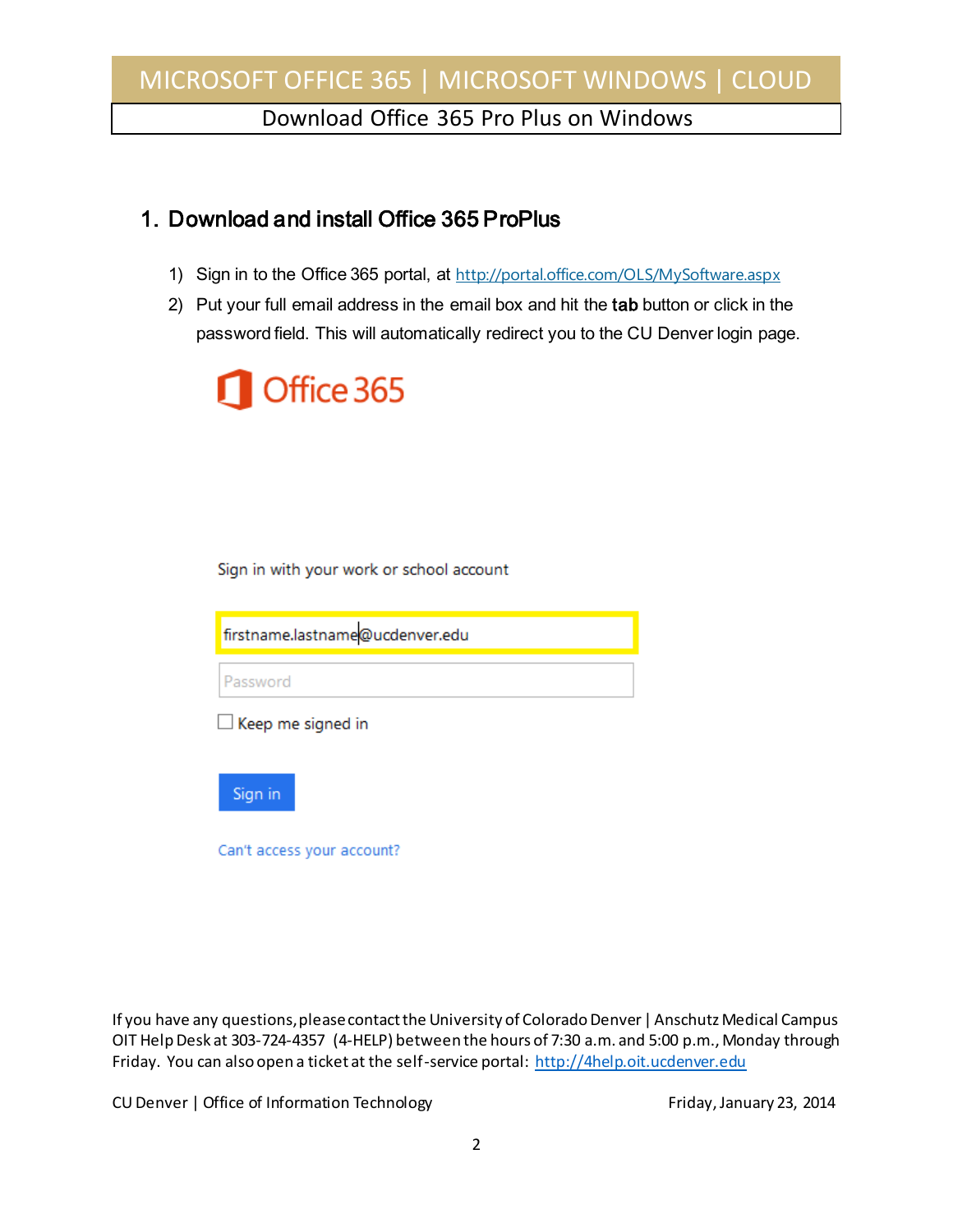#### Download Office 365 Pro Plus on Windows

3) Login using your full email address and University password.

|                                                             | University of Colorado<br>Denver   Anschutz Medical Campus |  |  |
|-------------------------------------------------------------|------------------------------------------------------------|--|--|
|                                                             | <b>Secure Authentication</b>                               |  |  |
| User name:                                                  | firstname.lastname@ucdenver.edu                            |  |  |
| Password:                                                   |                                                            |  |  |
|                                                             | Log On                                                     |  |  |
| Problems logging in? Contact OIT Helpdesk at (303) 724-HELP |                                                            |  |  |
| <b>Troubleshooting info</b>                                 |                                                            |  |  |

If you have any questions, please contact the University of Colorado Denver | Anschutz Medical Campus OIT Help Desk at 303-724-4357 (4-HELP) between the hours of 7:30 a.m. and 5:00 p.m., Monday through Friday. You can also open a ticket at the self-service portal[: http://4help.oit.ucdenver.edu](http://4help.oit.ucdenver.edu/)

CU Denver | Office of Information Technology **Finday, January 23, 2014**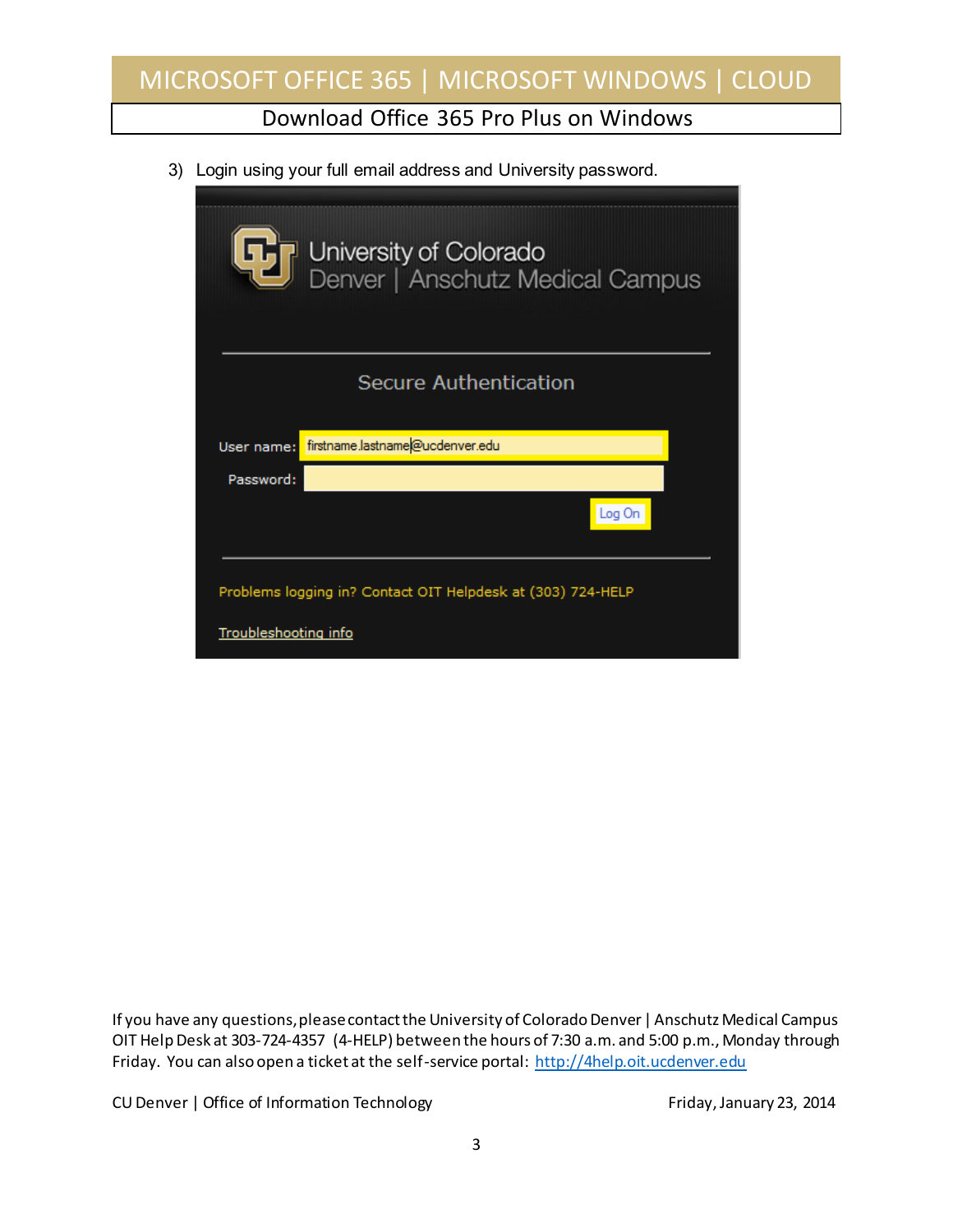### Download Office 365 Pro Plus on Windows

#### 4) This will take you to a page where you can manage and install Office.

| Office                                                  |                                                                                                                                                  |   |                          |                               |            |      |          |  |
|---------------------------------------------------------|--------------------------------------------------------------------------------------------------------------------------------------------------|---|--------------------------|-------------------------------|------------|------|----------|--|
| Manage installs                                         |                                                                                                                                                  |   |                          |                               |            |      |          |  |
|                                                         | If you don't have any installs left, you can deactivate an install on one computer and install Office on another.                                |   |                          |                               |            |      |          |  |
| <b>COMPUTER NAME</b>                                    | <b>OPERATING SYSTEM</b>                                                                                                                          |   | <b>INSTALLATION DATE</b> |                               |            |      |          |  |
| Samson's Mac Pro                                        | Mac OSX Version 10.10.1                                                                                                                          |   | 12/17/2014               |                               | Deactivate |      |          |  |
| Remaining installs available: 4                         |                                                                                                                                                  |   |                          |                               |            |      |          |  |
| Install the latest version of Office                    |                                                                                                                                                  |   |                          |                               |            |      |          |  |
|                                                         | This will install the following apps on your computer: Word, Excel, PowerPoint, OneNote, Access, Publisher, Outlook, Lync, InfoPath.             |   |                          |                               |            |      |          |  |
|                                                         |                                                                                                                                                  |   |                          |                               |            |      |          |  |
| Word<br>Excel                                           | PowerPoint OneNote                                                                                                                               |   | Access                   | Publisher                     | Outlook    | Lync | InfoPath |  |
| Language:                                               |                                                                                                                                                  |   | Version:                 |                               |            |      |          |  |
| <b>English (United States)</b>                          |                                                                                                                                                  | v |                          | 32-bit (Recommended) Advanced |            |      |          |  |
|                                                         | Note: Installing additional languages on a computer that already has this version of Office doesn't count against your install limit (5).        |   |                          |                               |            |      |          |  |
| Review system requirements<br>Troubleshoot installation |                                                                                                                                                  |   |                          |                               |            |      |          |  |
| Install                                                 |                                                                                                                                                  |   |                          |                               |            |      |          |  |
|                                                         |                                                                                                                                                  |   |                          |                               |            |      |          |  |
|                                                         | Not ready to install the latest version of Office?                                                                                               |   |                          |                               |            |      |          |  |
|                                                         | If your computer doesn't meet the system requirements for the latest version of Office or your language isn't supported yet, you can install the |   |                          |                               |            |      |          |  |
| Install Office Professional Plus 2010                   |                                                                                                                                                  |   |                          |                               |            |      |          |  |
|                                                         | Install Office Professional Plus 2010 language packs                                                                                             |   |                          |                               |            |      |          |  |
|                                                         |                                                                                                                                                  |   |                          |                               |            |      |          |  |
|                                                         |                                                                                                                                                  |   |                          |                               |            |      |          |  |
|                                                         |                                                                                                                                                  |   |                          |                               |            |      |          |  |

If you have any questions, please contact the University of Colorado Denver | Anschutz Medical Campus OIT Help Desk at 303-724-4357 (4-HELP) between the hours of 7:30 a.m. and 5:00 p.m., Monday through Friday. You can also open a ticket at the self-service portal[: http://4help.oit.ucdenver.edu](http://4help.oit.ucdenver.edu/)

CU Denver | Office of Information Technology **Finday**, January 23, 2014

previous version of Office.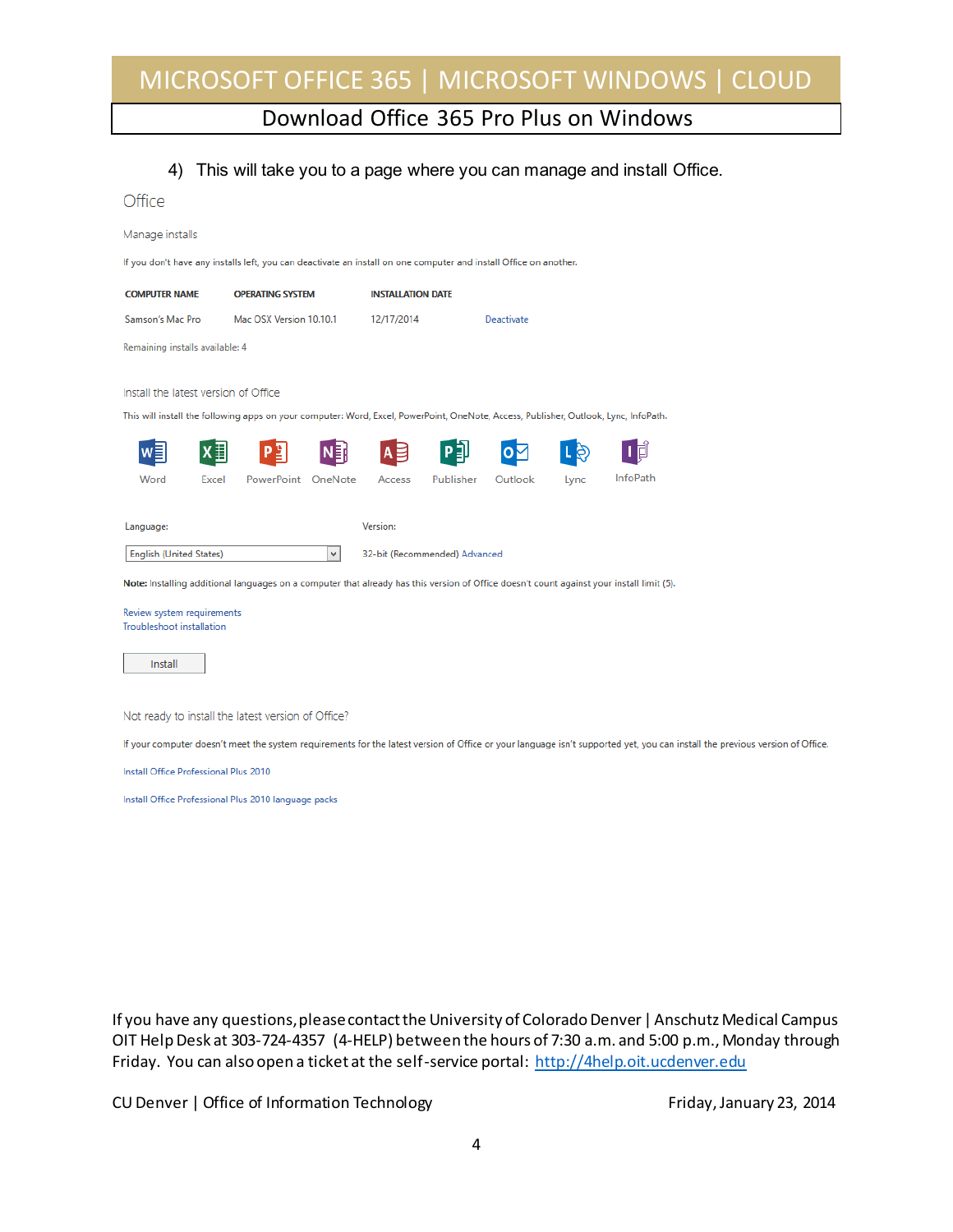#### Download Office 365 Pro Plus on Windows

5) Under version you can pick the version of Office you wish to install, if you have a 64 bit version of Windows you can install the 64-bit version.

| Language:                                                | Version: Which version is right for me? |                                      |  |  |  |
|----------------------------------------------------------|-----------------------------------------|--------------------------------------|--|--|--|
| <b>English (United States)</b><br>v                      | 32-bit (Recommended)<br>$\checkmark$    |                                      |  |  |  |
| Note: Installing additional languages on a computer that | 32-bit (Recommended)<br>64-bit          | $limit(5)$ .                         |  |  |  |
|                                                          |                                         | Choose the 32-bit or 64-bit version. |  |  |  |
| Review system requirements                               |                                         |                                      |  |  |  |
| Troubleshoot installation                                |                                         |                                      |  |  |  |
|                                                          |                                         |                                      |  |  |  |

| and the control of the control of the control of the control of the control of the control of the control of the |
|------------------------------------------------------------------------------------------------------------------|

- 6) Once you select which version you want, click on the Install button to download and begin the installation of Office.
- 7) You will be greeted with several windows to click through while Office installs in the background.



If you have any questions, please contact the University of Colorado Denver | Anschutz Medical Campus OIT Help Desk at 303-724-4357 (4-HELP) between the hours of 7:30 a.m. and 5:00 p.m., Monday through Friday. You can also open a ticket at the self-service portal[: http://4help.oit.ucdenver.edu](http://4help.oit.ucdenver.edu/)

CU Denver | Office of Information Technology Friday, January 23, 2014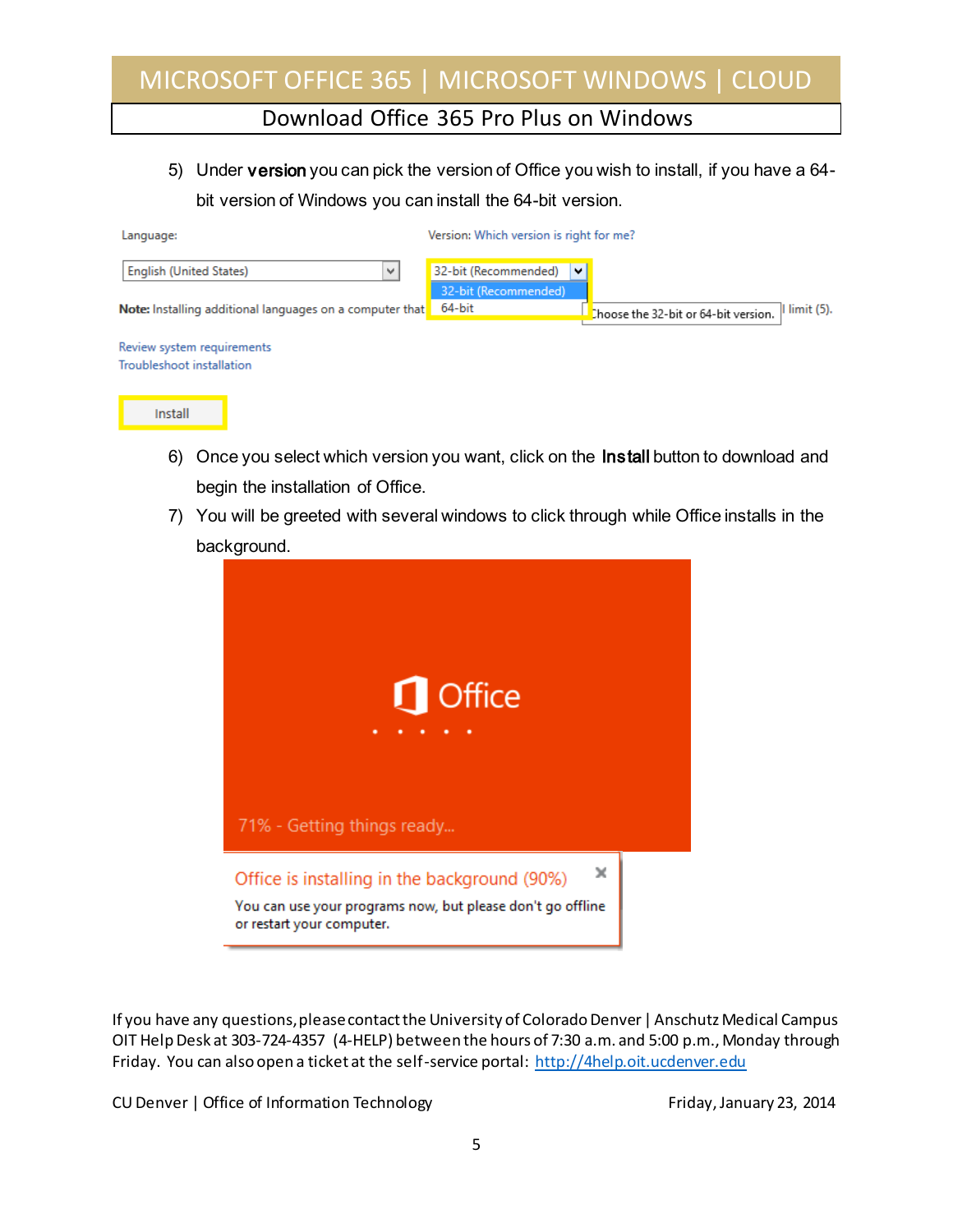Download Office 365 Pro Plus on Windows



If you have any questions, please contact the University of Colorado Denver | Anschutz Medical Campus OIT Help Desk at 303-724-4357 (4-HELP) between the hours of 7:30 a.m. and 5:00 p.m., Monday through Friday. You can also open a ticket at the self-service portal[: http://4help.oit.ucdenver.edu](http://4help.oit.ucdenver.edu/)

CU Denver | Office of Information Technology Friday, January 23, 2014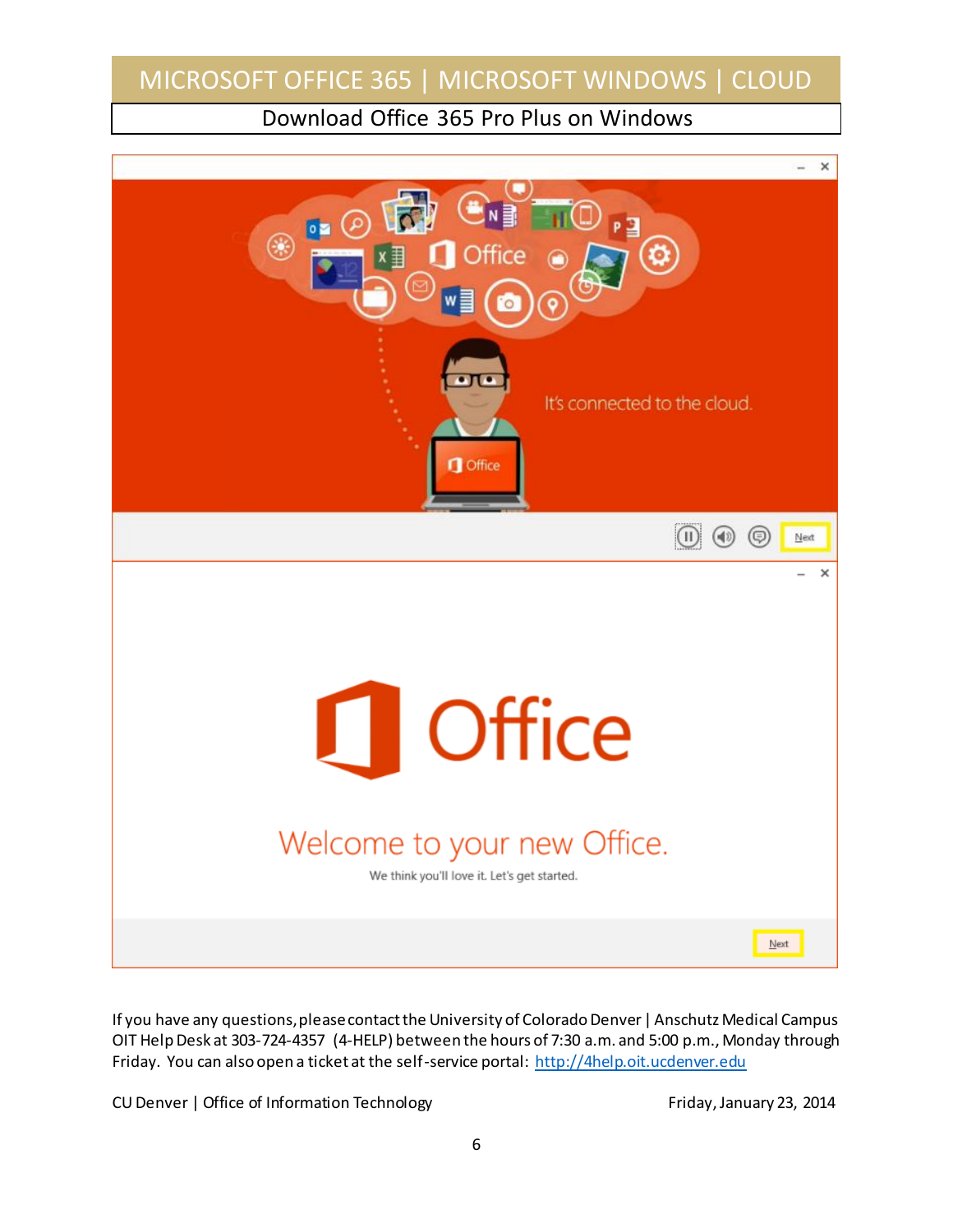### Download Office 365 Pro Plus on Windows



If you have any questions, please contact the University of Colorado Denver | Anschutz Medical Campus OIT Help Desk at 303-724-4357 (4-HELP) between the hours of 7:30 a.m. and 5:00 p.m., Monday through Friday. You can also open a ticket at the self-service portal[: http://4help.oit.ucdenver.edu](http://4help.oit.ucdenver.edu/)

CU Denver | Office of Information Technology | November 23, 2014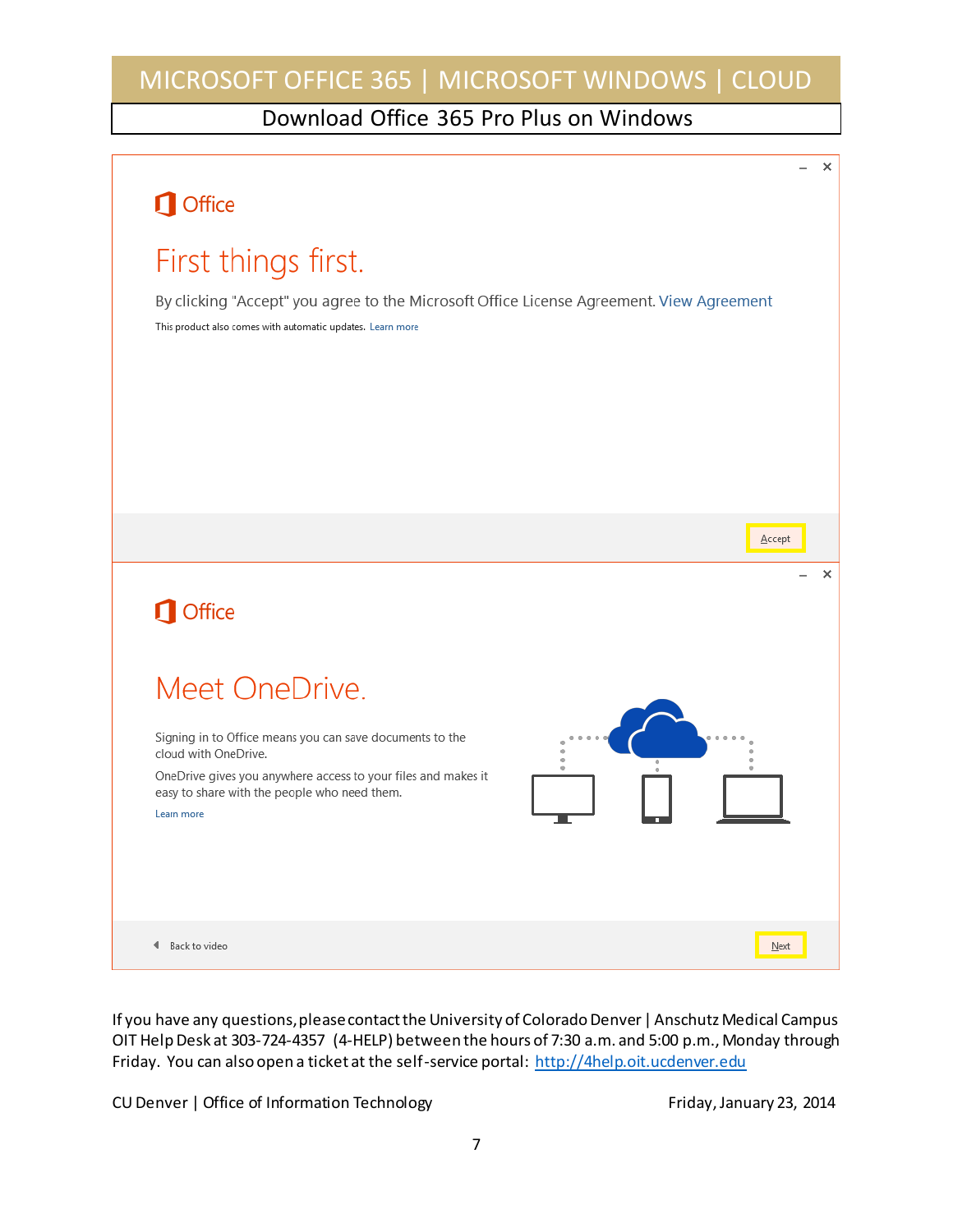Download Office 365 Pro Plus on Windows



If you have any questions, please contact the University of Colorado Denver | Anschutz Medical Campus OIT Help Desk at 303-724-4357 (4-HELP) between the hours of 7:30 a.m. and 5:00 p.m., Monday through Friday. You can also open a ticket at the self-service portal[: http://4help.oit.ucdenver.edu](http://4help.oit.ucdenver.edu/)

CU Denver | Office of Information Technology | November 23, 2014